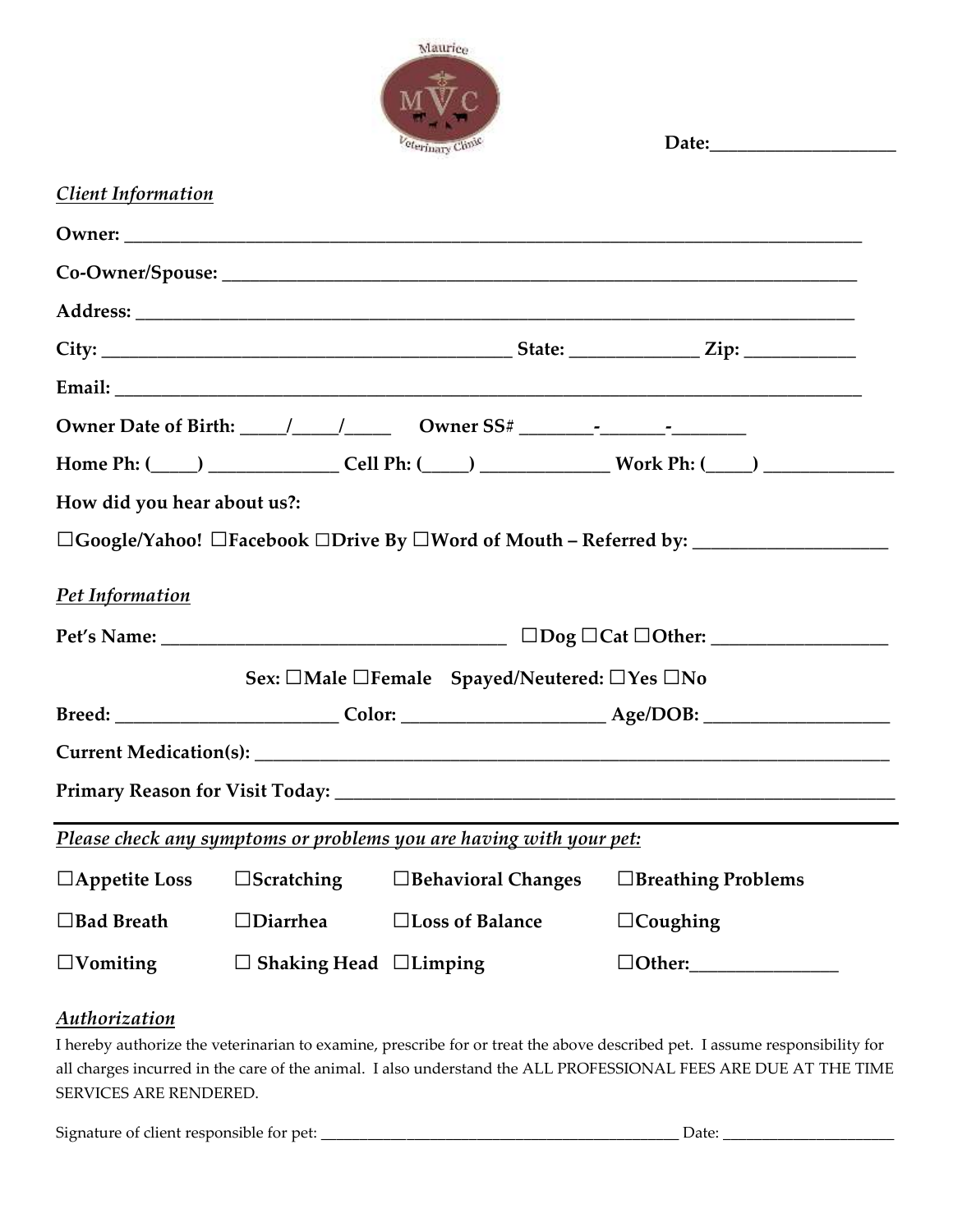# **MAURICE VETERINARY CLINIC**

I hereby authorize the veterinarians at Maurice Veterinary Clinic, LLC and their assistants to examine and/or perform procedures they deem necessary for my animals. These procedures include, but are not limited to, the administration and maintenance of anesthesia, and the performance of surgery or any treatment deemed necessary by the attending veterinarian.

I acknowledge and understand that there are risks involved in handling animals and in their medical treatment. I further acknowledge that there is no guarantee as to the result of any treatment made by Maurice Veterinary Clinic, LLC. I agree to hold Maurice Veterinary Clinic, LLC and all employees or associates harmless in the event of unforeseen incidents while my animal is under the care of Maurice Veterinary Clinic, LLC. I understand and agree that Maurice Veterinary Clinic, LLC does not accept or assume liability for accident, escape, injury or death of my animal at any time. I agree that this release of liability will remain in effect for all animals that I own presently and in the future. I agree that should I choose to revoke this release of liability, I will do so in writing. The written request to revoke the release of liability will not be effective until signed by the owner of Maurice Veterinary Clinic, LLC, Dacques C. Pourciau, DVM. At the time of revocation, Maurice Veterinary Clinic, LLC will unconditionally reserve the right to refuse any further services for any of my animals I own presently and in the future.

I am the legal owner or the representative of the legal owner of the animal/animals I present for diagnosis and treatment. I am over the age of 18 years.

I give permission to Maurice Veterinary Clinic, LLC to release all requested medical records on any pet or pets that were listed under my account at any time. These records may be released via mail, fax, email or personal delivery to any veterinary clinic, foster or person that had requested such records.

It IS NOT the responsibility of Maurice Veterinary Clinic, LLC to validate or verify association of person requesting records. Maurice Veterinary Clinic, LLC, its employees or agents will not be held liable for the release of any records to an unauthorized person unless they are listed below.

I grant Maurice vet Clinic permission to post my pet/pets picture, story and medical information on social media.

I hereby authorize the veterinarian to examine, prescribe for or treat the above described pet. I assume responsibility for all charges incurred in the care of the animal.

I have read, understand and signed our "Financial Policy." ALL PROFESSIONAL FEES ARE DUE AT THE TIME SERVICES ARE RENDERED.

| Nа<br>. |  |
|---------|--|
|         |  |

Signature of client responsible for pet: \_\_\_\_\_\_\_\_\_\_\_\_\_\_\_\_\_\_\_\_\_\_\_\_\_\_\_\_\_\_\_\_\_\_ Date: \_\_\_\_\_\_\_\_\_\_\_\_\_